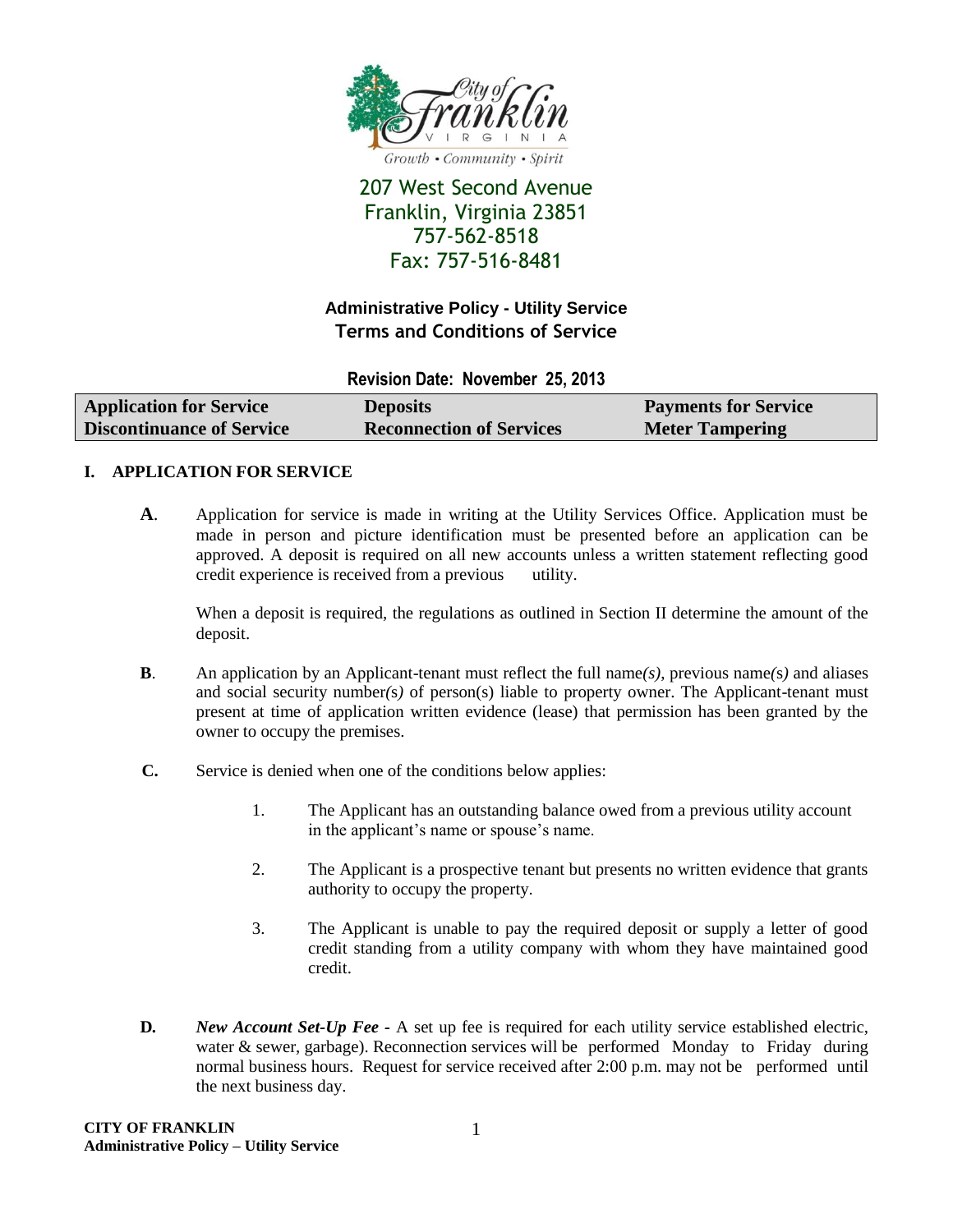#### **II. DEPOSITS**

Franklin City Code Section 8-16 authorizes Franklin Utility Billing to require a security deposit as a guarantee of payment for utility services to be used by a residential or business customers. The deposit covers potential losses resulting from a customer's failure to pay Utility bills.

#### **A. When Are Deposits Required**:

- 1. For all new Utility accounts unless the applicant for services supplies a letter of credit from their immediately preceding Utility supplier verifying that the customer met good payment requirements. Good payment record is defined as not having incurred penalties/late fees, returned check fees and not having services disconnected for nonpayment during the most recent (12 months for residential and 36 months for commercial services).
- 2. On an existing account if services have been disconnected for non-payment of the utility account once in a twelve month period.
- 3. From all customers whom have had two (2) checks returned for insufficient funds during the previous twelve months.
- 4. From all customers, on whose premises the City's meter, wires or other apparatus have in any manner been tampered with or damaged in such a way as to prevent a meter from recording the amount of utility service supplied; the cash deposit shall be reasonable as to ensure payment for repairs in the event of future tampering or damage.

#### B. **Deposits Amounts**:

Residential – (See Attached Fee Schedule) Basis for Deposit: The deposit is based on an average two months of residential electric service.

Commercial - Deposit based on two months' facilities estimated usage. When the customer can show that the circumstances have changed so that the consumption of electricity will be considerably more or less than the consumption of the most recent occupant, the Director of Finance or his/her designee shall establish a deposit for said facility utilizing information available.

Water & Sewer Customers Only – (See Attached Fee Schedule) Basis for Deposit: The deposit is based on an average of two months of residential water and sewer service.

All deposits must be made in the form of cash, debit card, credit card, money order, certified check or surety bond and is due in full prior to connection of services.

### **C. Deposit Refunds:**

1. Deposits will be refunded on active accounts, upon customer request, after five years of good standing with the City (i.e. no disconnections or late fees).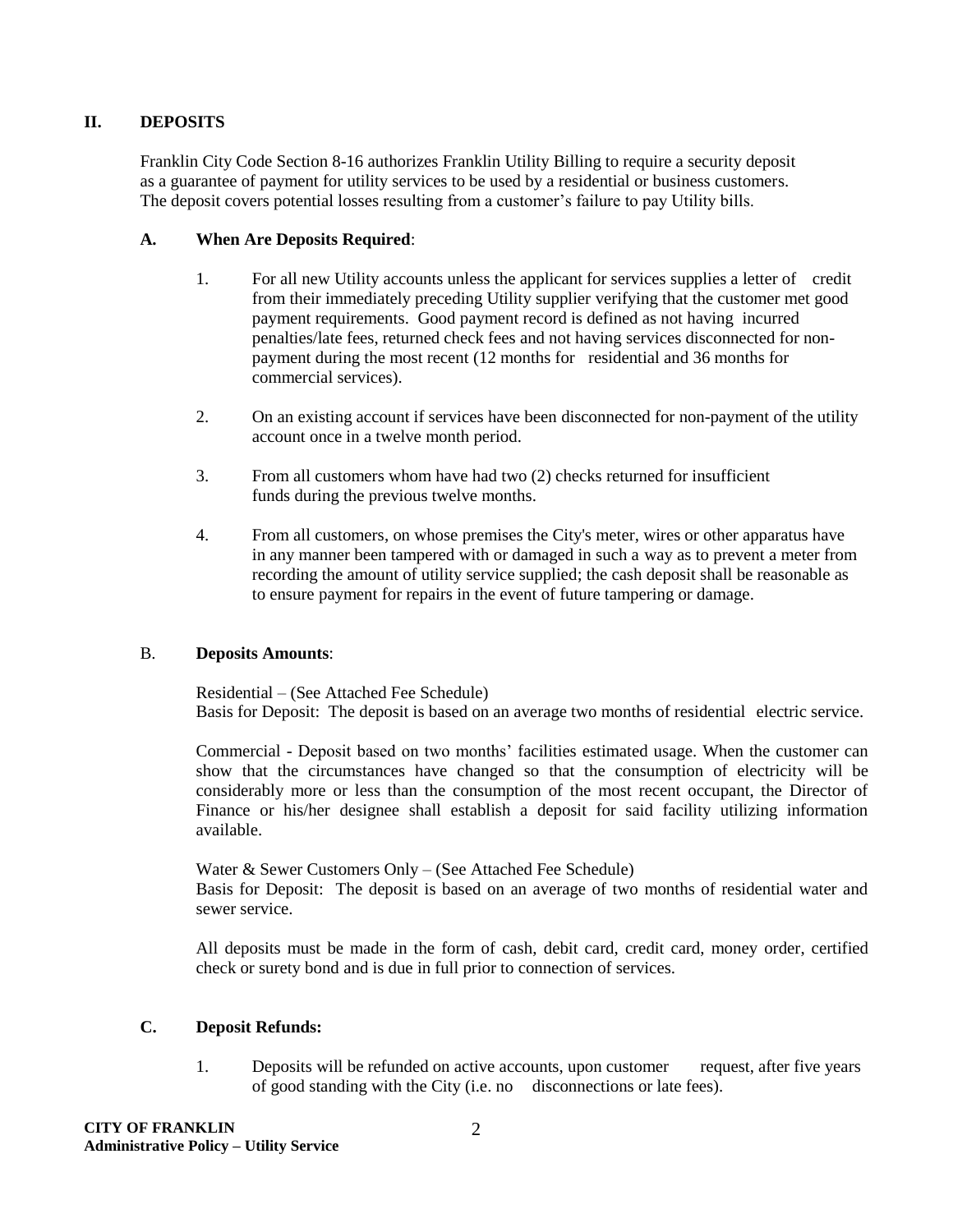2. For **inactive** accounts, when service is terminated by the Customer or the City, the Customer's deposit will be applied to any outstanding charges for utility service, for any damages to City equipment, or for **any other payment owed to the city (i.e. delinquent taxes)** after which the deposit or the credit balance thereof will be paid to the Customer. Deposits are returned at the address on file within 45 days after the account is finalized.

### **D. Transfer/Return of Deposits.**

- 1. In the event services are transferred from one service location to another inside the City of Franklin, the deposit is transferred to the new location.
- 2. If services are transferred from a location outside the City (i.e. Southampton, Suffolk, or Isle of Wight County), a new account is established and any deposit on the account from the old location will be applied towards any balance due on that account. Any credit balance remaining after the account is closed will be returned to the customer within 45 days. Any account balances due from the customer to the City from the old location will be combined with the first bill for services at the new location.

### **III. PAYMENTS FOR SERVICE**

- **A.** The City renders bills to the Customer during the first week of each month. Bills are due and payable upon presentation and become past due at the close of business on the 20th day of the month. The bill due date is shown on the bill and payment must be received by the 20th of the month to avoid a late penalty charge.
	- a. An administrative fee will be charged for duplicating or reprinting bills once they have been mailed.
- **B.** A late payment charge of 1 1/2 percent per month, but not less than \$2.00**,** is imposed on all past due balances on the City's books, on the  $21<sup>st</sup>$  day of the month in addition to a late fee. If services are disconnected as a result of non-payment, a reconnection fee will be assessed.
- **C.** Bills are payable at the Office of the Treasurer. Payments must be made without regard to any counterclaim. The following forms of payments are accepted: Cash, credit card, debit card, money order, check, automatic bank draft. An after-hours secured drop box is also available.
- **D.** The City reserves the right to apply any payment or payments made by a Customer in whole or in part to any utility account due the City by the Customer.
- **E. Return Check Fee.** The Customer is charged a service charge for each check received by the City upon which the City is initially unable to collect. Upon receipt of a bad check, the Treasurer reserves the right to refuse acceptance of personal checks for future services.
- **F.** Payments made as a condition of the reconnection of utility service are made at the Treasurer's Office in cash or by debit or credit card, money order, certified check or cashier's check. No personal checks will be accepted. Field representatives of the City are not permitted to accept payments.

### **IV. REQUEST FOR AN EXTENSION**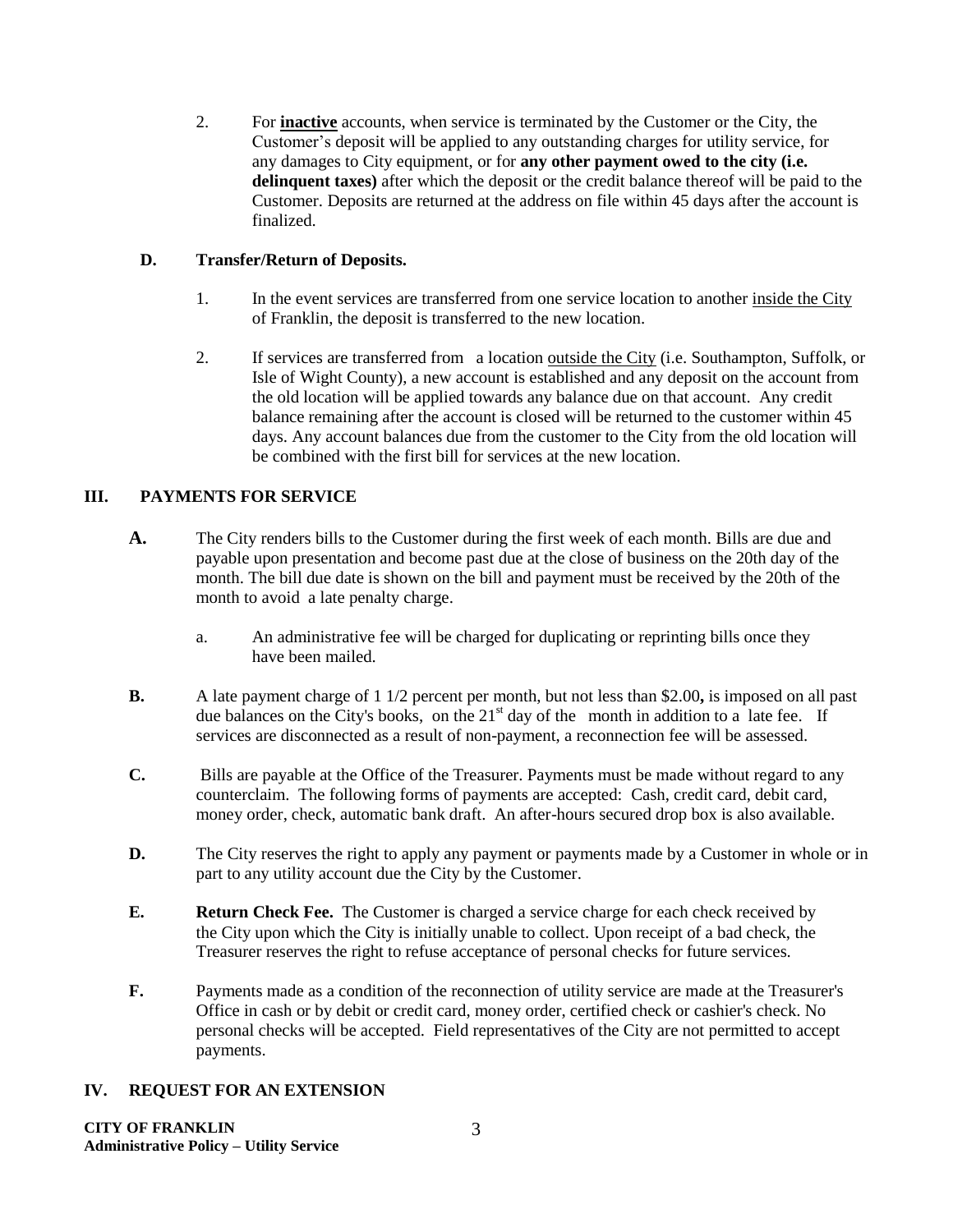A utility bill is payable when received and is past due after the due date. If not paid by the end of the month, an account is subject to disconnection. If a customer is unable to make payment by the end of the month, an extension may be requested by calling Utility Billing or by appearing in person to the Utility Billing Department. If calling, account verification is required. Requests for an extension must be made prior to the end of the month. An extension request is limited as follows:

- **(1) No more than one extension is allowed during a calendar year period.**
- **(2) No extensions are granted on accounts more than 30 days past due or on terminated accounts.**
- **(3) No extension can be for more than 30 days.**

### **V. DISCONTINUANCE OF A UTILITY SERVICE**

- **A.** The City reserves the right to discontinue a utility service to a Customer at any time without notice upon the occurrence of any one or more of the following events:
	- 1. Whenever the City has reasonable cause to believe that the Customer is receiving a utility service without paying therefore, or its meters, wires, or other apparatus have in any manner been tampered with, damaged, or appear to be damaged, in such a way as to prevent the meter from recording the amount of utility service supplied to the Customer.
	- 2. Whenever, in the opinion of the City, the condition of the Customer's wiring, equipment, appliance or appurtenance is either unsafe or unsuitable for receiving utility service, or when the Customer's use of a utility service or equipment interferes with or may be detrimental to the supply of a utility service by the City to any other Customer.
	- 3. Where electricity is being furnished over a line which is not owned or leased by the City and such line, in the opinion of the City, is either not in a safe and suitable condition or is inadequate to receive electricity.
	- 4. Whenever the Customer has denied a City representative access to the City's meter, wires or other apparatus installed on the Customer's premises.
	- 5. Whenever, in the opinion of the City, it is necessary to prevent fraud upon the City.
	- **B.** The City reserves the right to discontinue furnishing a utility service to a Customer, after 10 days' notice by mail, upon the occurrence of either one or both of the following events:
		- 1. Nonpayment of a past due bill, regardless of any amount of money on deposit with the City.
		- 2. Failure to comply with the City's ordinances, administrative policies or terms and conditions of any agreements governing the provision of utility service to Customers
		- 3**.** Whenever requested or ordered to do so by a public authority having legal authority to do so.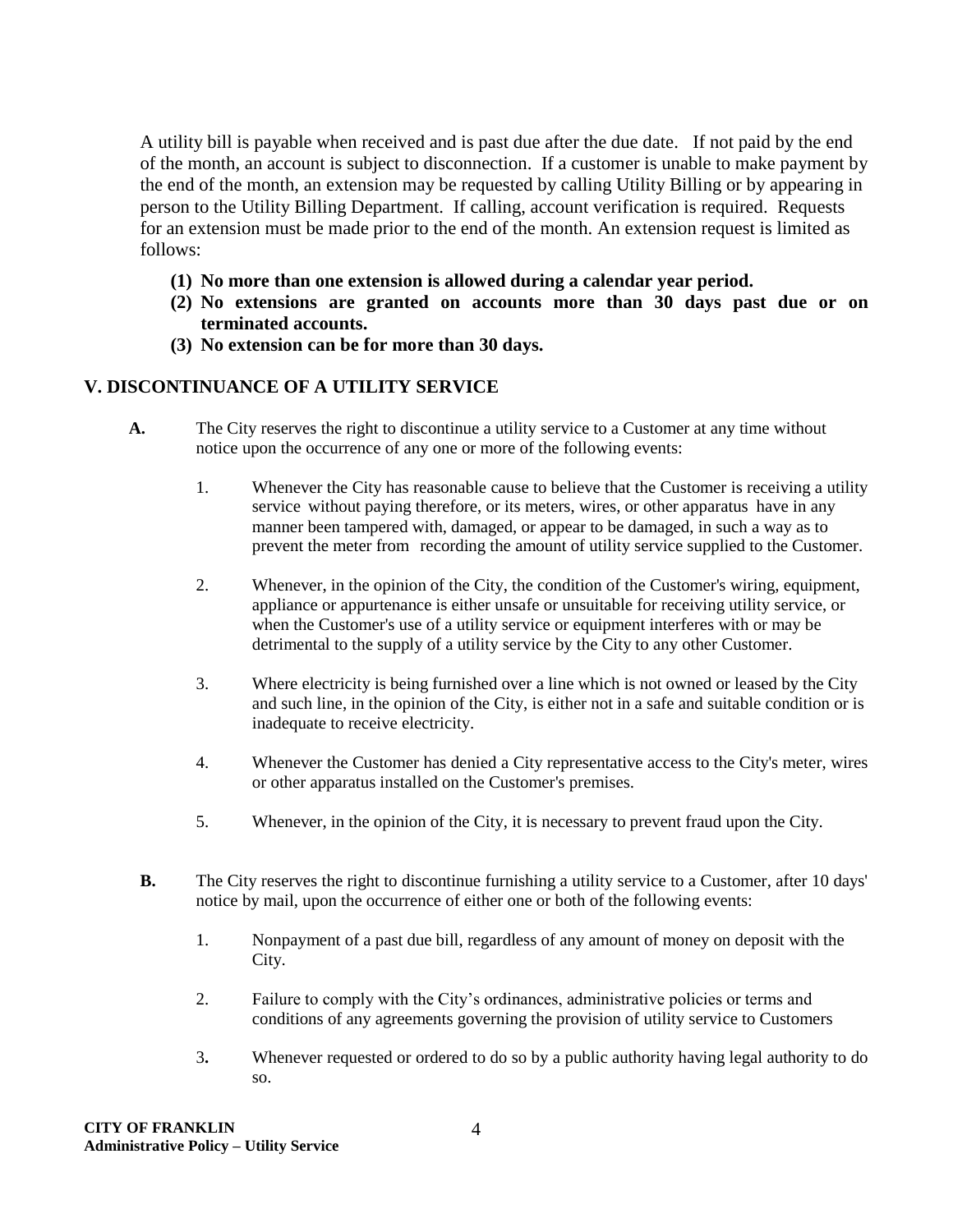- **C.** The City reserves the right to discontinue furnishing a utility service under any of the above conditions irrespective of any claims a Customer has pending against the City, or any amounts of money the Customer has on deposit with the City.
- **D.** Notice of discontinuance is considered given to a Customer when copy of such notice is posted in the U. S. mail addressed to the Customer's last post office address shown on the records of the City.
- **E.** Whenever the supply of a utility service is discontinued in accordance with this policy, the City is not liable for any damages, direct or indirect, that may result from such discontinuance.
- **F.** Utility service disconnections are made Mondays through Thursdays during normal business hours unless such a weekday precedes a City holiday.

## **VI. RECONNECTION OF A UTILITY SERVICE**

- **A.** When a utility service is discontinued for any of the reasons stated in Section IV above, the City has a reasonable period of time in which to reconnect the Customer's service after the conditions causing discontinuance have been corrected.
- **B.** When a utility service is discontinued for nonpayment of a past due utility bill, **all amounts due at the time of payment** must be paid in full before a utility service is restored in addition to the reconnection fee. No personal checks will be accepted.
- **C**. When a utility service has been discontinued by the City at the request or order of any public authority having authority to do so (as prescribed in Section V-B-3), the Customer's service is not reconnected until authorization to do so has been obtained from said public authority.
- **D.** Hours of Reconnection & Fees:
	- 1. If services are reconnected Monday through Friday during the hours of 8:30 a.m. to 4:00 p.m (except holidays), a standard reconnection fee will apply.
	- 2. If service are reconnected **Monday through Friday**, **after 4:00 p.m. until 8:00 p. m**. (except holidays), an after-hours service fee will apply *in addition to the standard reconnection fee.* **Field representatives of the City are not permitted to accept payments.**
	- 3. If utility service is disconnected for non-payment, the customer should be present at the service location in order to have services restored; a second trip charge will be assessed if any Utility Department makes two trips out to the service location to reconnect services unless the customer signs a waiver of liability.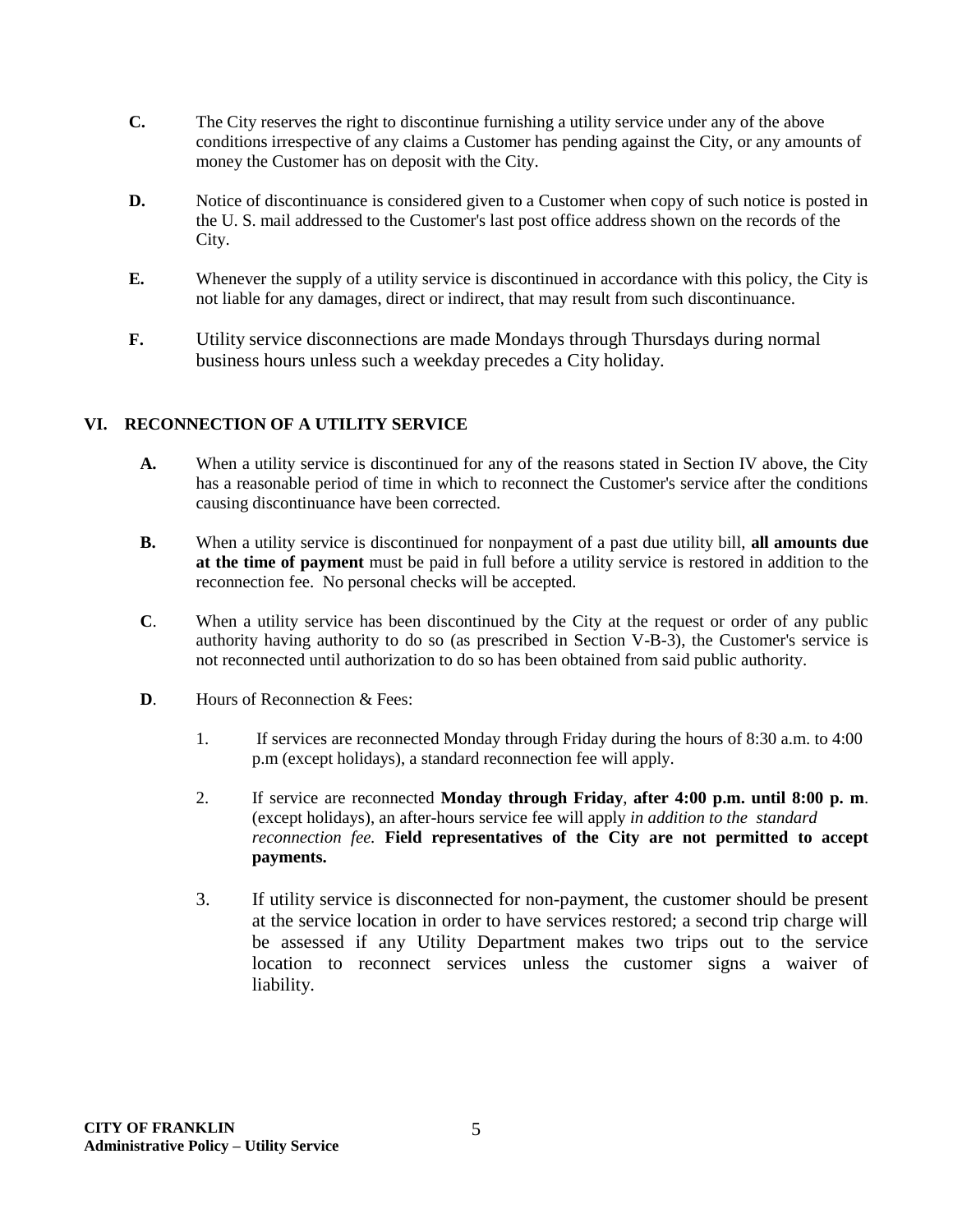#### **VII. METER TAMPERING**

#### . **IT IS UNLAWFUL FOR ANY PERSON TO REMOVE, TAMPER WITH, OR DAMAGE ANY METER (WATER OR ELECTRIC), POLE, TRANSFORMER OR OTHER APPARATUS OR EQUIPMENT BELONGING TO OR USED BY THE CITY OF FRANKLIN IN CONNECTION WITH ITS UTILITY SYSTEMS AS DEFINED IN THE CODE OF VIRGINIA. VIOLATORS CAN BE PROSECUTED WITH A FELONY OFFENSE.**

When, in the City's opinion, its meter, wires or other apparatus have been tampered with or reconnected without authority in order to obtain utility service without paying therefore, the City will conduct an investigation to determine whether utility service was obtained improperly and, if so, the amount of same. If it is determined that utility service was obtained improperly, the City will only reconnect the utility service on the following conditions:

- 1. The Customer must pay all delinquent utility bills.
- 2. The Customer must pay to the City an amount estimated by the City to be sufficient to cover the utility service used but not recorded by a meter and not previously paid for.
- 3. The Customer must pay an investigation fee for the investigation of whether and how the Customer obtained utility service without payment therefore and the amount thereof;
- 4. The Customer must make or pay for any changes in wiring or equipment that the City feels necessary for the protection of its utility system.